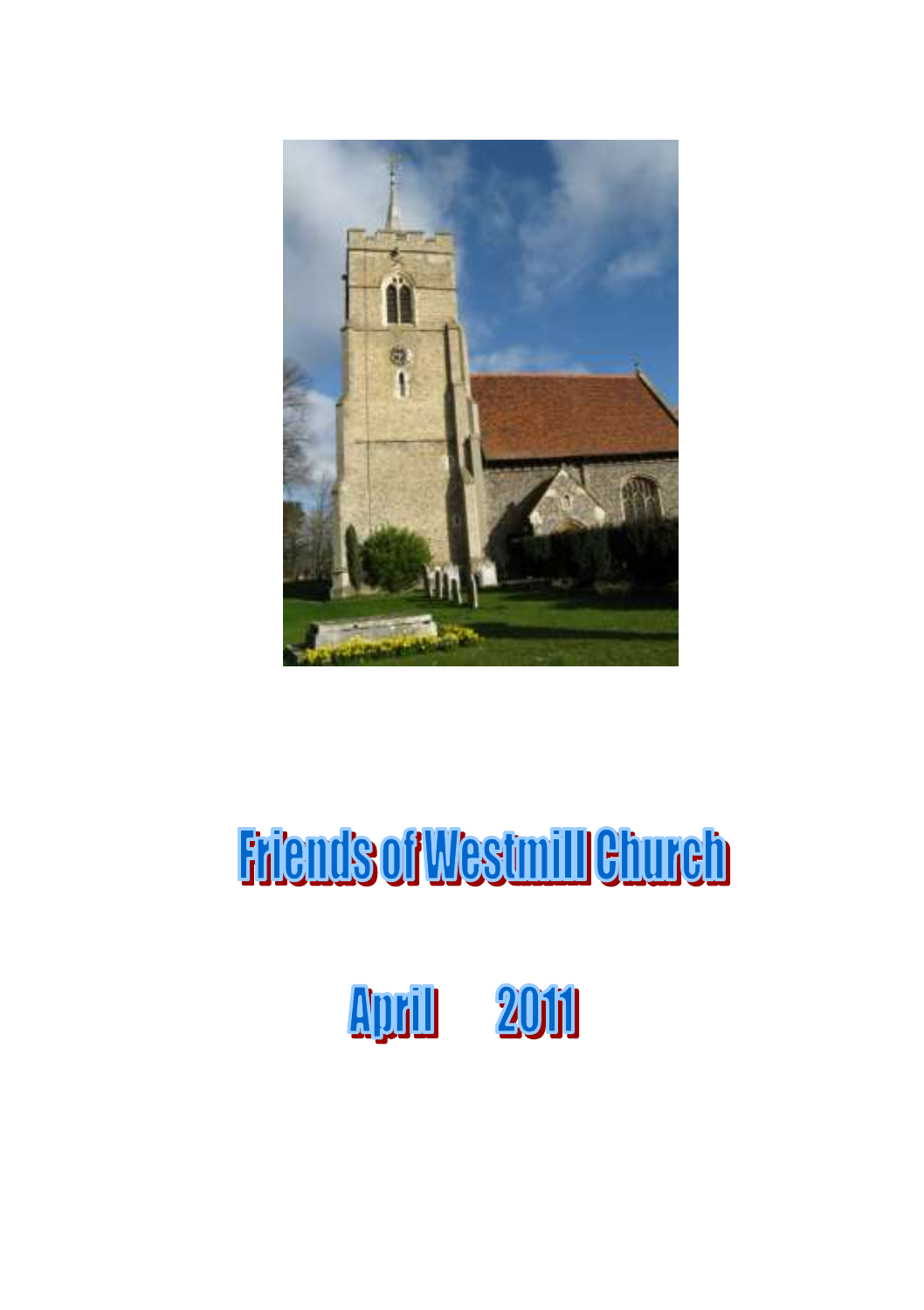After many hours of form filling we are now a **Registered Charity** so we can now claim from the government, Gift Aid money on all the donations we receive from those who have donated to our funds and are UK Tax payers. The exhaustive paper work for this project was mainly carried out by Winston Pickup our treasurer, to whom we owe our grateful thanks.

**Our Roof Club Fund** has now had its second draw carried out in the Sword Inn Hand, and drawn by Heather. Liz & Jan have done remarkably well in selling the tickets; our average prize money throughout the year will be about £150 per month with the same figure being paid monthly into our Charity account. The draw will take place on the first Tuesday in each month. The names and numbers of the winners will be published on the Village Notice Board following each draw.

**The Daffodil and Coffee morning** recently held at the Pump House was very successful. Visitors enjoyed touring the beautifully kept gardens and grounds in perfect weather for a garden party. Our thanks to Lord & Lady Carter for allowing us to hold this event at Coles Park. Our treasurer was able to bank £226 from the day's takings. Thanks also to all the helpers with Coffee & Cakes.

Arrangements are well in hand for our major fund raising event this year **"The Flower & Music Festival"** to be held on **9 th & 10th July** in the Church & Churchyard. We will be publishing more details later; arrangements so far, **Church decorated with flowers, Photo exhibition** in the Children's Room. **Musical evening Saturday 9 th** with various performers and a wide variety of music. A number of stalls in the Churchyard some under a large marquee, a **Model Train Exhibition** in the Village Hall, and afternoon **teas in Sissons**  Garden by kind permission of Mrs. Betty Mildren. On Sundav 10<sup>th</sup>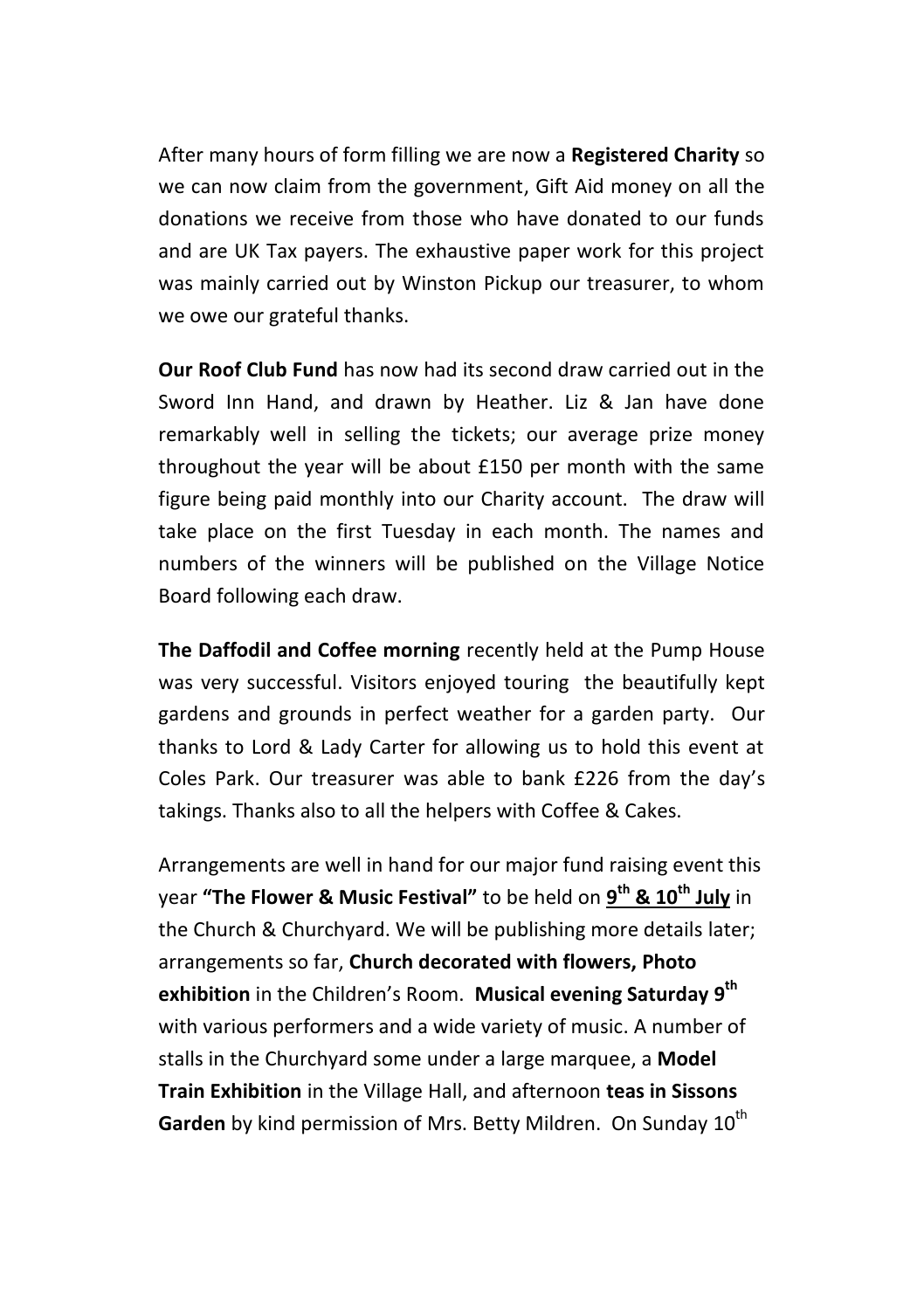the Church will be open from midday when again visitors will be able to view the floral displays and sit in the Church and listen to **Organ music,** during the afternoon a number of local organists will be playing some of their favorite organ pieces, Tea and cakes will be served on Sunday in the Churchyard. The weekend will end with "**Songs of Praise"** when all the Hymns will have been chosen in advance by local inhabitants.

A few weeks before the **9 th& 10th July** and during the weekend itself a competition will be held to guess the weight of **"Buttercup"** pictured below. Buttercup is a life size model cow who lives in Westmill and was weighed at Anstey quarry in preparation for this event. The announcement of her weight will be made at the end of the **"Songs of Praise"** singing evening, with the two nearest guessed weights being awarded £25 each. **John Waters** the local bespoke Cabinet Maker is kindly sponsoring this competition.



Buttercup sniffing the weighbridge at Anstey Quarry whilst she was being weighed.

**On the 26th May Kevin Foskett** is cycling from Dieppe to Paris and back, a six day trip, Kevin would be pleased if anybody would like to sponsor him for the benefit of **Friends of Westmill Church. Contact Kevin on 01763 448095** (Kevin now lives in Royston)